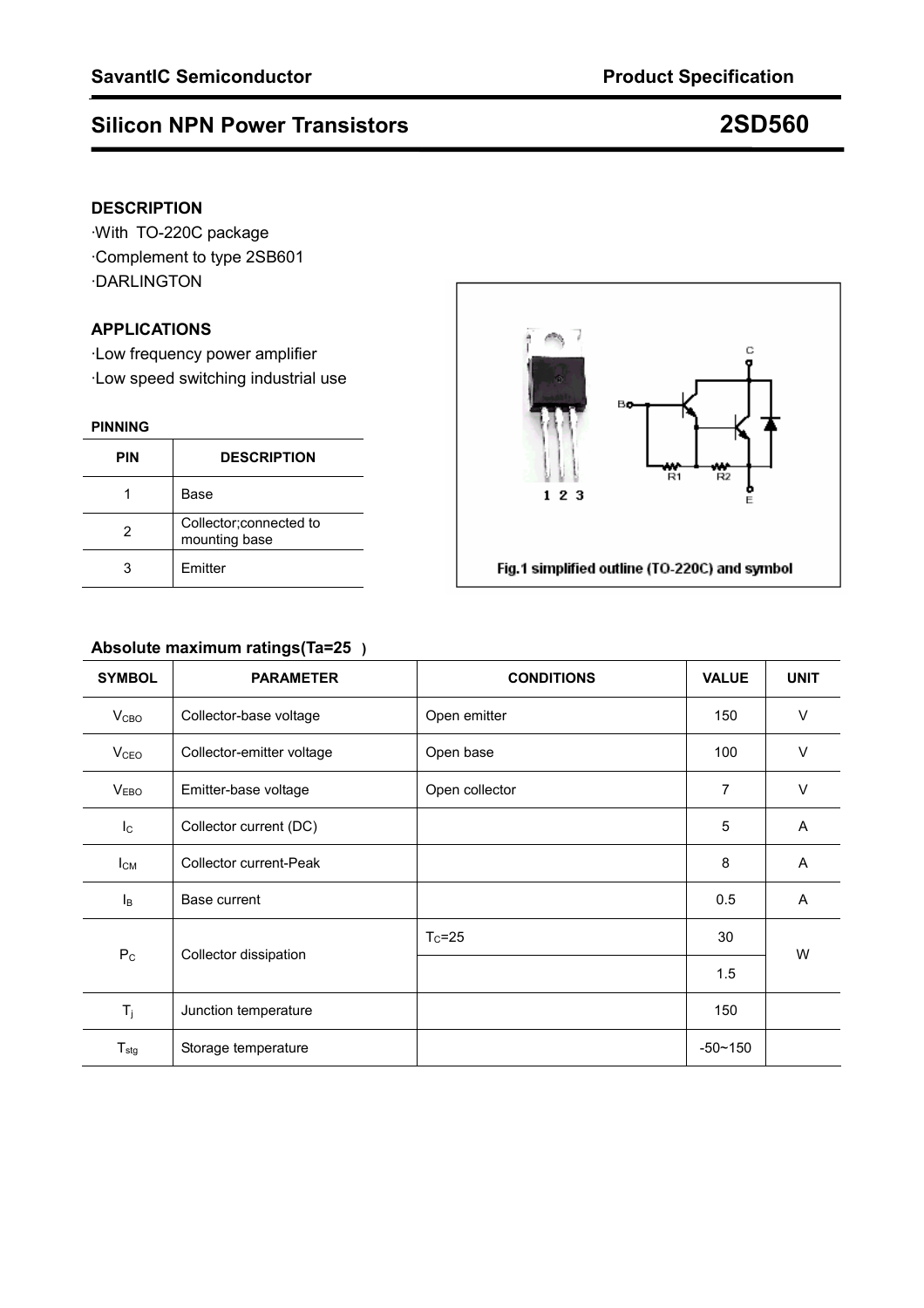## **Silicon NPN Power Transistors 2SD560**

### **CHARACTERISTICS**

#### **Tj=25 unless otherwise specified**

| <b>SYMBOL</b>      | <b>PARAMETER</b>                     | <b>CONDITIONS</b>                   | <b>MIN</b> | TYP. | <b>MAX</b> | <b>UNIT</b> |
|--------------------|--------------------------------------|-------------------------------------|------------|------|------------|-------------|
| $V_{(BR)CEO}$      | Collector-emitter breakdown voltage  | $I_C = 30mA$ ; $I_B = 0$            | 100        |      |            | V           |
| $V_{CEsat}$        | Collector-emitter saturation voltage | $I_C = 3A$ ; $I_B = 3mA$            |            |      | 1.5        | $\vee$      |
| $V_{\text{BEsat}}$ | Base-emitter saturation voltage      | $I_C = 3A$ ; $I_B = 3mA$            |            |      | 2.0        | $\vee$      |
| I <sub>CBO</sub>   | Collector cut-off current            | $V_{CB} = 100V$ ; I <sub>F</sub> =0 |            |      | 1          | μA          |
| $I_{EBO}$          | Emitter cut-off current              | $V_{EB} = 5V$ ; I <sub>C</sub> =0   |            |      | 3          | mA          |
| $h_{FE-1}$         | DC current gain                      | $I_C = 3A$ ; $V_{CE} = 2V$          | 2000       | 6000 | 15000      |             |
| $h_{FE-2}$         | DC current gain                      | $I_C = 5A$ ; $V_{CE} = 2V$          | 500        |      |            |             |

#### Switching times

| t <sub>on</sub> | Turn-on time | $I_C = 3A; I_{B1} = -I_{B2} = 3mA$<br>V <sub>CC</sub> =50V;R <sub>L</sub> =16.7Ω | 1.0 | μs |
|-----------------|--------------|----------------------------------------------------------------------------------|-----|----|
| $t_{\rm s}$     | Storage time |                                                                                  | 3.5 | μs |
| tf              | Fall time    |                                                                                  | 1.2 | μs |

## **▶ hFE-1 Classifications**

| .<br>---------------- |           |            |  |  |  |
|-----------------------|-----------|------------|--|--|--|
| R                     |           |            |  |  |  |
| 2000-5000             | 3000-7000 | 5000-15000 |  |  |  |